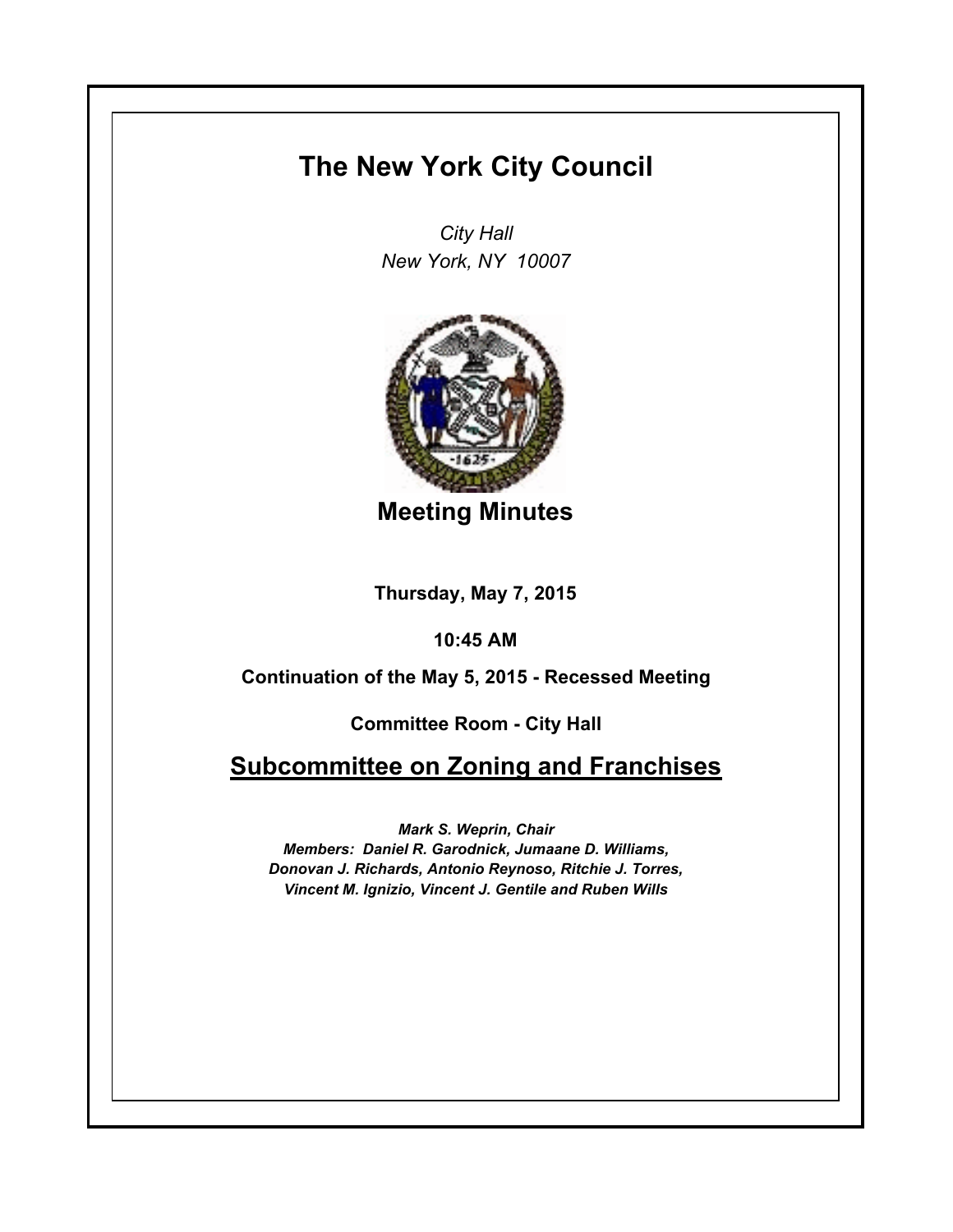| Roll Call    |                                                         |                                                                                                                                                                                                                                                                                                                                                                                                                                                                                                                                                                                                                                                                 |  |
|--------------|---------------------------------------------------------|-----------------------------------------------------------------------------------------------------------------------------------------------------------------------------------------------------------------------------------------------------------------------------------------------------------------------------------------------------------------------------------------------------------------------------------------------------------------------------------------------------------------------------------------------------------------------------------------------------------------------------------------------------------------|--|
|              | Wills                                                   | Present: Weprin, Garodnick, Williams, Richards, Reynoso, Torres, Ignizio, Gentile and                                                                                                                                                                                                                                                                                                                                                                                                                                                                                                                                                                           |  |
|              |                                                         | Other Council Members Attending: Deutsch and Greenfield.                                                                                                                                                                                                                                                                                                                                                                                                                                                                                                                                                                                                        |  |
| LU 0197-2015 | District 4.                                             | Application No. N 150127 ZRM submitted by the Department of City<br>Planning pursuant to Section 201 of the New York City Charter, for<br>an amendment of the Zoning Resolution of the City of New York,<br>concerning Article VIII, Chapter 1 (Special Midtown District),<br>Borough of Manhattan, Community Districts 5 and 6, Council                                                                                                                                                                                                                                                                                                                        |  |
|              | Attachments:                                            | March 31, 2015 - Stated Meeting Agenda with Links to Files, Land Use<br>Calendar - Week of April 13, 2015 - April 17, 2015, Hearing Testimony -<br>Zoning 4-13-15, Land Use Calendar - Week of April 20, 2015 - April 24,<br>2015, Hearing Transcript - Zoning 4-13-15, Land Use Calendar - Week of<br>May 4, 2015 - May 8, 2015, Hearing Testimony - Zoning 4-23-15, Hearing<br>Transcript - Zoning 4-23-15, Reconvening of the Recessed Zoning and<br>Franchises Subcommittee Meeting, Land Use Calendar - May 7, 2015,<br>Hearing Testimony - Zoning 5-5-15, May 14, 2015 - Stated Meeting Agenda<br>with Links to Files, Hearing Transcript - Zoning 5-7-15 |  |
|              | This Land Use Application was Hearing Held by Committee |                                                                                                                                                                                                                                                                                                                                                                                                                                                                                                                                                                                                                                                                 |  |
|              | Attachments:                                            | March 31, 2015 - Stated Meeting Agenda with Links to Files, Land Use<br>Calendar - Week of April 13, 2015 - April 17, 2015, Hearing Testimony -<br>Zoning 4-13-15, Land Use Calendar - Week of April 20, 2015 - April 24,<br>2015, Hearing Transcript - Zoning 4-13-15, Land Use Calendar - Week of<br>May 4, 2015 - May 8, 2015, Hearing Testimony - Zoning 4-23-15, Hearing<br>Transcript - Zoning 4-23-15, Reconvening of the Recessed Zoning and<br>Franchises Subcommittee Meeting, Land Use Calendar - May 7, 2015,<br>Hearing Testimony - Zoning 5-5-15, May 14, 2015 - Stated Meeting Agenda<br>with Links to Files, Hearing Transcript - Zoning 5-7-15 |  |
|              |                                                         | A motion was made that this Land Use Application be Approved by Subcommittee<br>with Modifications and Referred to CPC approved by Roll Call.                                                                                                                                                                                                                                                                                                                                                                                                                                                                                                                   |  |
|              | <b>Affirmative:</b><br>9 -                              | Weprin, Garodnick, Williams, Richards, Reynoso, Torres, Ignizio, Gentile<br>and Wills                                                                                                                                                                                                                                                                                                                                                                                                                                                                                                                                                                           |  |
|              |                                                         |                                                                                                                                                                                                                                                                                                                                                                                                                                                                                                                                                                                                                                                                 |  |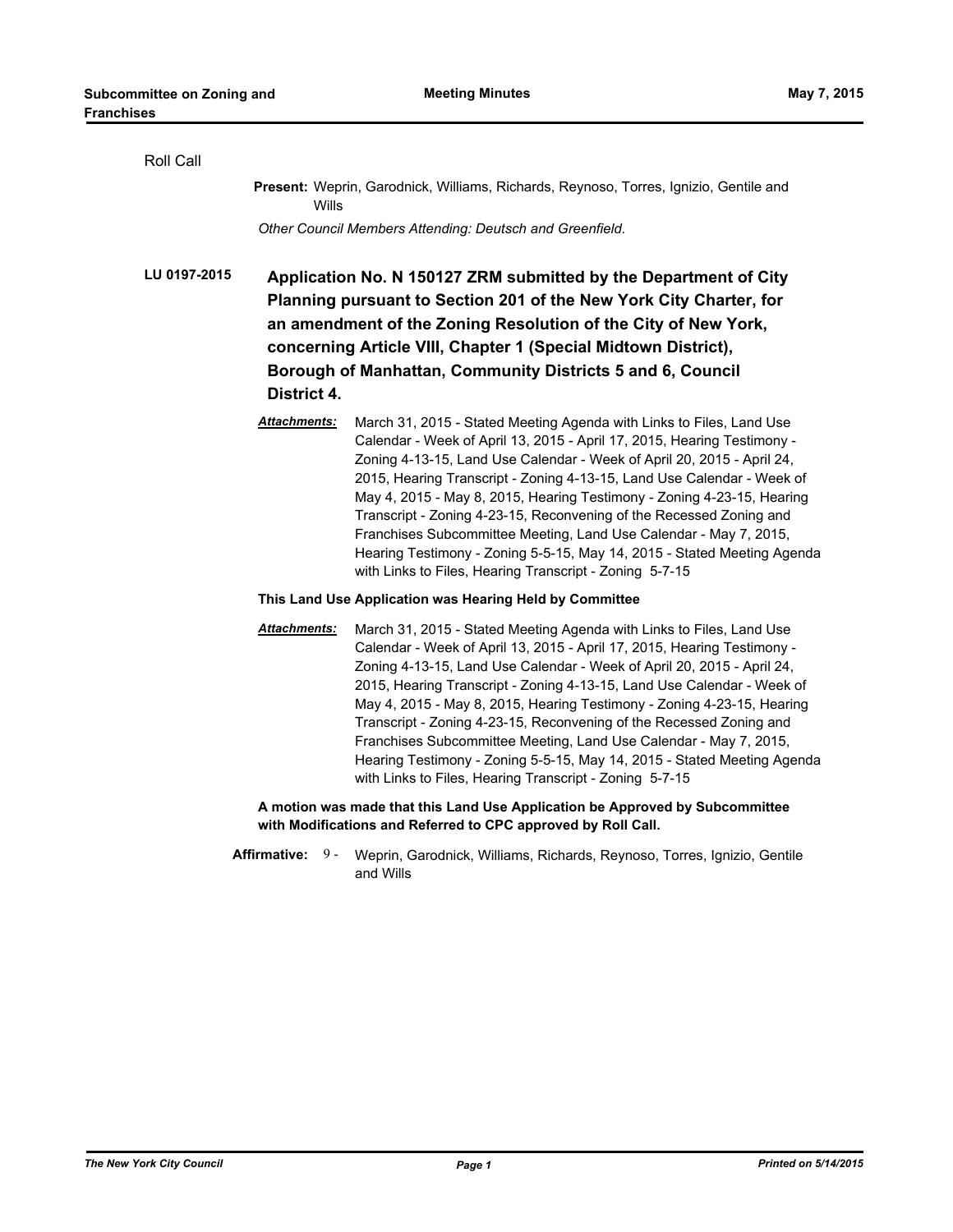| LU 0198-2015 | Application No. C 140440 MMM submitted by the New York City          |
|--------------|----------------------------------------------------------------------|
|              | Department of City Planning, pursuant to Sections 197-c and 199 of   |
|              | the New York City Charter, and Section 5-430 et seq. of the New      |
|              | York City Administrative Code for an amendment to the City Map       |
|              | involving: the elimination, discontinuance and closing of            |
|              | Vanderbilt Avenue between East 42nd Street and East 43rd Street,     |
|              | including authorization for any acquisition or disposition of real   |
|              | property related thereto, Community Districts 5, Council District 4. |
|              | This application is subject to review and action by the Land Use     |
|              | Committee only if appealed to the Council pursuant to Charter        |
|              | Section 197-d(b)(2) or called up by vote of the Council pursuant to  |
|              | Charter Section 197-d(b)(3).                                         |

#### **This Land Use Application was Hearing Held by Committee**

*Attachments:* March 31, 2015 - Stated Meeting Agenda with Links to Files, Land Use Calendar - Week of April 13, 2015 - April 17, 2015, Hearing Testimony - Zoning 4-13-15, Land Use Calendar - Week of April 20, 2015 - April 24, 2015, Hearing Transcript - Zoning 4-13-15, Land Use Calendar - Week of May 4, 2015 - May 8, 2015, Hearing Testimony - Zoning 4-23-15, Hearing Transcript - Zoning 4-23-15, Reconvening of the Recessed Zoning and Franchises Subcommittee Meeting, Land Use Calendar - May 7, 2015, Hearing Testimony - Zoning 5-5-15, May 14, 2015 - Stated Meeting Agenda with Links to Files, Hearing Transcript - Zoning 5-7-15

**A motion was made that this Land Use Application be Approved by Subcommittee with Modifications and Referred to CPC approved by Roll Call.**

**Affirmative:** Weprin, Garodnick, Williams, Richards, Reynoso, Torres, Ignizio, Gentile and Wills Affirmative: 9-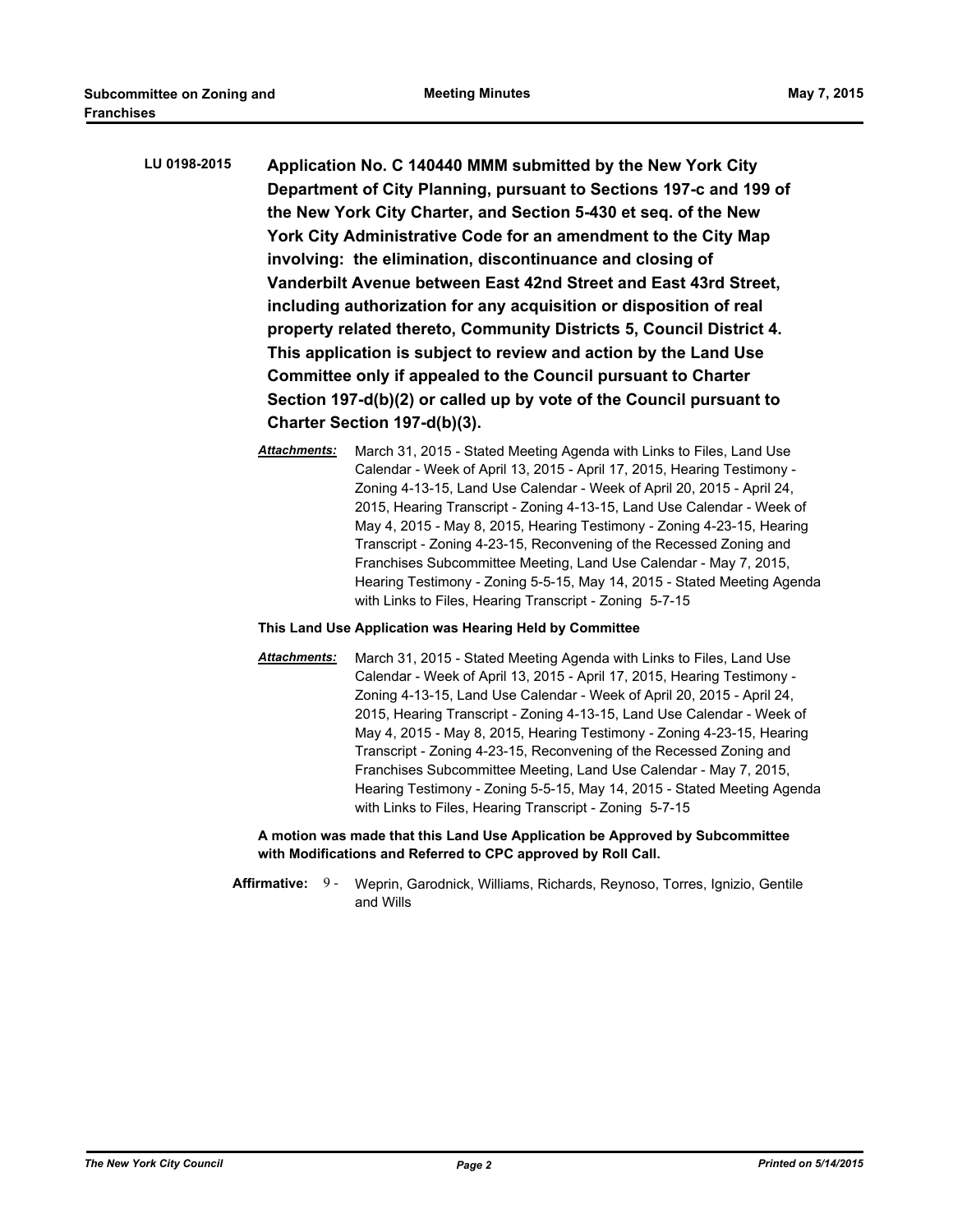| LU 0199-2015 | Application No. C 150128 ZSM submitted by Green 317 Madison          |
|--------------|----------------------------------------------------------------------|
|              | LLC and Green 110 East 42nd LLC pursuant to Sections 197-c and       |
|              | 201 of the New York City Charter for the grant of a special permit   |
|              | pursuant to proposed Section 81-635 of the Zoning Resolution to      |
|              | allow the transfer of floor area from property located at 110 East   |
|              | 42nd Street, a landmark building (Bowery Savings Bank Building)      |
|              | to property bounded by 42nd Street, Madison Avenue, 43rd Street,     |
|              | and Vanderbilt Avenue to facilitate the development of a             |
|              | commercial building, in a C5-3 District, within the Special Midtown  |
|              | District (Grand Central Subdistrict) Community Districts 5 and 6,    |
|              | Council District 4. This application is subject to review and action |
|              | by the Land Use Committee only if appealed to the Council            |
|              | pursuant to Charter Section 197-d(b)(2) or called up by vote of the  |
|              | Council pursuant to Charter Section 197-d(b)(3).                     |

## **This Land Use Application was Hearing Held by Committee**

*Attachments:* March 31, 2015 - Stated Meeting Agenda with Links to Files, Land Use Calendar - Week of April 13, 2015 - April 17, 2015, Hearing Testimony - Zoning 4-13-15, Land Use Calendar - Week of April 20, 2015 - April 24, 2015, Hearing Transcript - Zoning 4-13-15, Land Use Calendar - Week of May 4, 2015 - May 8, 2015, Hearing Testimony - Zoning 4-23-15, Hearing Transcript - Zoning 4-23-15, Reconvening of the Recessed Zoning and Franchises Subcommittee Meeting, Land Use Calendar - May 7, 2015, Hearing Testimony - Zoning 5-5-15, May 14, 2015 - Stated Meeting Agenda with Links to Files, Hearing Transcript - Zoning 5-7-15

**A motion was made that this Land Use Application be Approved by Subcommittee with Modifications and Referred to CPC approved by Roll Call.**

Affirmative: 9 - Weprin, Garodnick, Williams, Richards, Reynoso, Torres, Ignizio, Gentile and Wills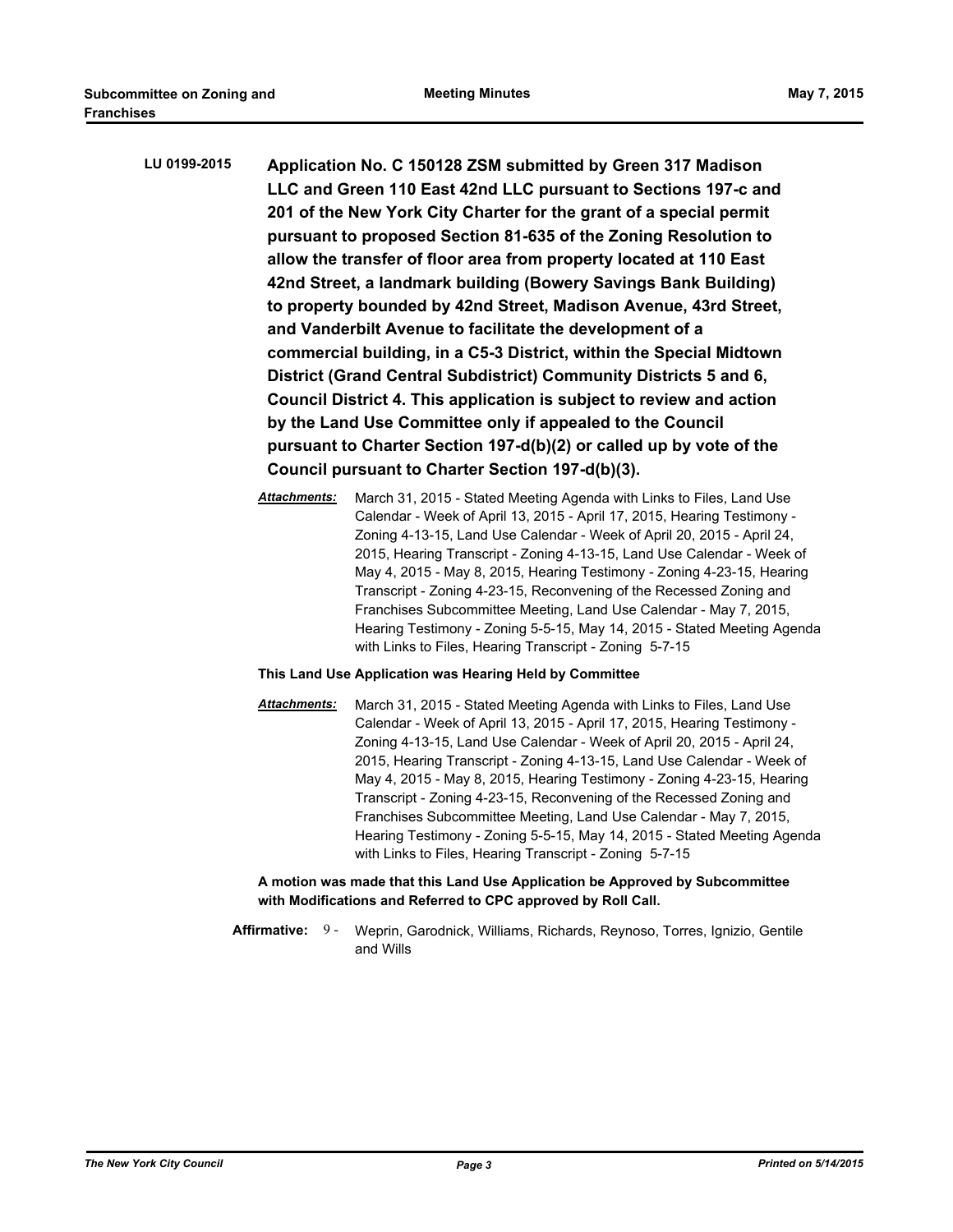| LU 0200-2015 | Application No. C 150129 ZSM submitted by Green 317 Madison          |
|--------------|----------------------------------------------------------------------|
|              | LLC and Green 110 East 42nd LLC pursuant to Sections 197-c and       |
|              | 201 of the New York City Charter for the grant of a special permit   |
|              | pursuant to proposed Section 81-641 of the Zoning Resolution to      |
|              | allow an increase in floor area to facilitate the development of a   |
|              | commercial building on property bounded by 42nd Street, Madison      |
|              | Avenue, 43rd Street, and Vanderbilt Avenue, in a C5-3 District,      |
|              | within the Special Midtown District (Grand Central Subdistrict),     |
|              | Community Districts 5 and 6, Council District 4. This application is |
|              | subject to review and action by the Land Use Committee only if       |
|              | appealed to the Council pursuant to Charter Section 197-d(b)(2) or   |
|              | called up by vote of the Council pursuant to Charter Section         |
|              | $197-d(b)(3)$ .                                                      |

#### **This Land Use Application was Hearing Held by Committee**

*Attachments:* March 31, 2015 - Stated Meeting Agenda with Links to Files, Land Use Calendar - Week of April 13, 2015 - April 17, 2015, Hearing Testimony - Zoning 4-13-15, Land Use Calendar - Week of April 20, 2015 - April 24, 2015, Hearing Transcript - Zoning 4-13-15, Land Use Calendar - Week of May 4, 2015 - May 8, 2015, Hearing Testimony - Zoning 4-23-15, Hearing Transcript - Zoning 4-23-15, Reconvening of the Recessed Zoning and Franchises Subcommittee Meeting, Land Use Calendar - May 7, 2015, Hearing Testimony - Zoning 5-5-15, May 14, 2015 - Stated Meeting Agenda with Links to Files, Hearing Transcript - Zoning 5-7-15

#### **A motion was made that this Land Use Application be Approved by Subcommittee with Modifications and Referred to CPC approved by Roll Call.**

Affirmative: 9 - Weprin, Garodnick, Williams, Richards, Reynoso, Torres, Ignizio, Gentile and Wills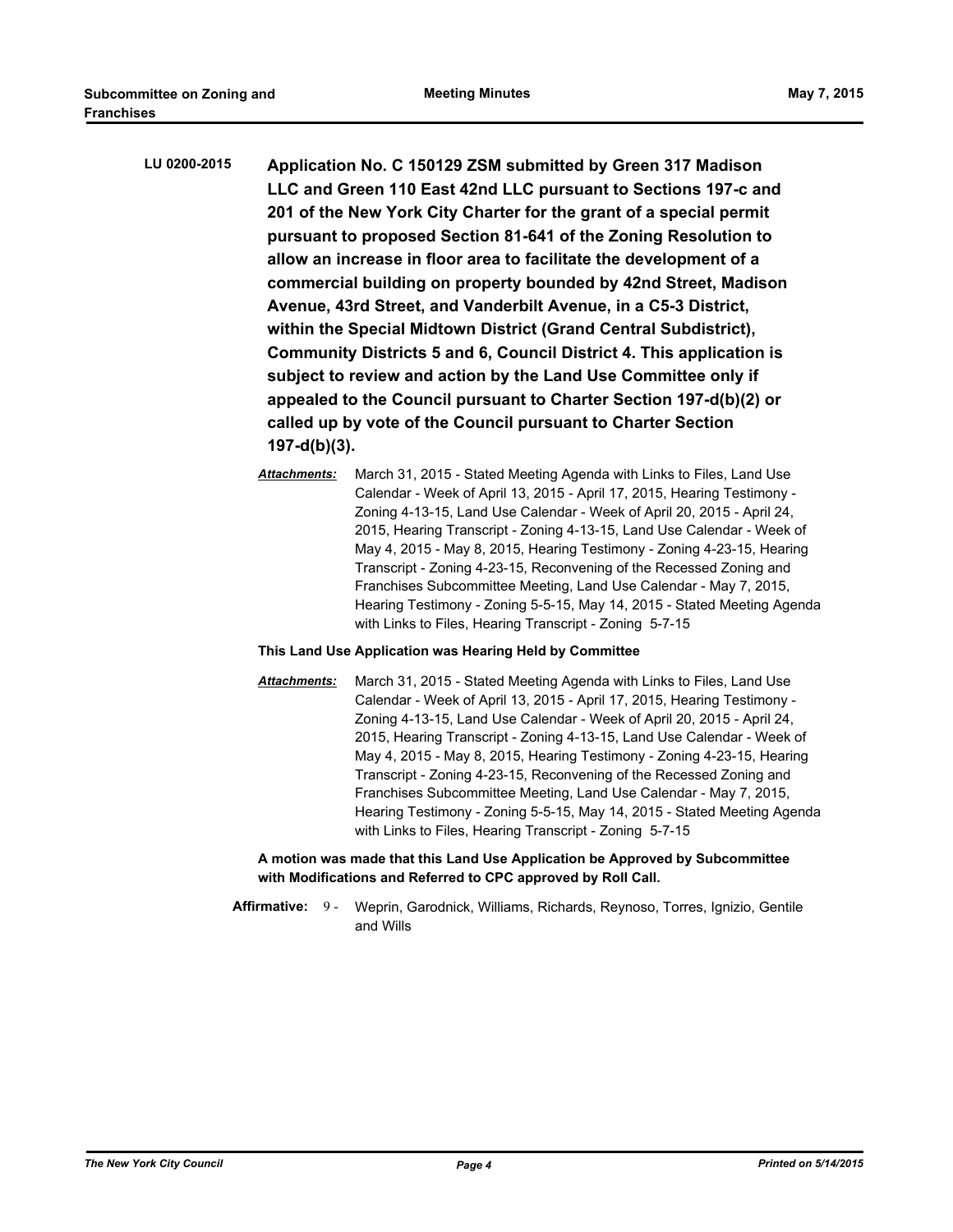| LU 0201-2015 | Application No. C 150130(A) ZSM submitted by Green 317 Madison            |
|--------------|---------------------------------------------------------------------------|
|              | LLC and Green 110 East 42nd LLC pursuant to Sections 197-c and            |
|              | 201 of the New York City Charter for the grant of a special permit        |
|              | pursuant to proposed Section 81-642 of the Zoning Resolution to           |
|              | modify, in conjunction with the special permit pursuant to                |
|              | proposed Section 81-641 (Additional floor area for the provisional        |
|              | of public realm improvements), street wall requirements, height and       |
|              | setback requirements and the mandatory district plan elements of          |
|              | <b>Retail Continuity along Designated Streets, Pedestrian Circulation</b> |
|              | Space, Major Building Entrances, Building lobby entrance                  |
|              | requirements, and Curb cut restrictions and loading requirements          |
|              | to facilitate the development of a commercial building on property        |
|              | bounded by 42nd Street, Madison Avenue, 43rd Street, and                  |
|              | Vanderbilt Avenue (Block 1277, Lots 20, 27, 46, and 52), in a C5-3        |
|              | District, within the Special Midtown District (Grand Central              |
|              | Subdistrict). Community Districts 5 and 6, Council District 4. This       |
|              | application is subject to review and action by the Land Use               |
|              | Committee only if appealed to the Council pursuant to Charter             |
|              | Section 197-d(b)(2) or called up by vote of the Council pursuant to       |
|              | Charter Section 197-d(b)(3).                                              |

#### **This Land Use Application was Hearing Held by Committee**

*Attachments:* March 31, 2015 - Stated Meeting Agenda with Links to Files, Land Use Calendar - Week of April 13, 2015 - April 17, 2015, Hearing Testimony - Zoning 4-13-15, Land Use Calendar - Week of April 20, 2015 - April 24, 2015, Hearing Transcript - Zoning 4-13-15, Land Use Calendar - Week of May 4, 2015 - May 8, 2015, Hearing Testimony - Zoning 4-23-15, Hearing Transcript - Zoning 4-23-15, Reconvening of the Recessed Zoning and Franchises Subcommittee Meeting, Land Use Calendar - May 7, 2015, Hearing Testimony - Zoning 5-5-15, May 14, 2015 - Stated Meeting Agenda with Links to Files, Hearing Transcript - Zoning 5-7-15

#### **A motion was made that this Land Use Application be Approved by Subcommittee with Modifications and Referred to CPC approved by Roll Call.**

Affirmative: 9 - Weprin, Garodnick, Williams, Richards, Reynoso, Torres, Ignizio, Gentile and Wills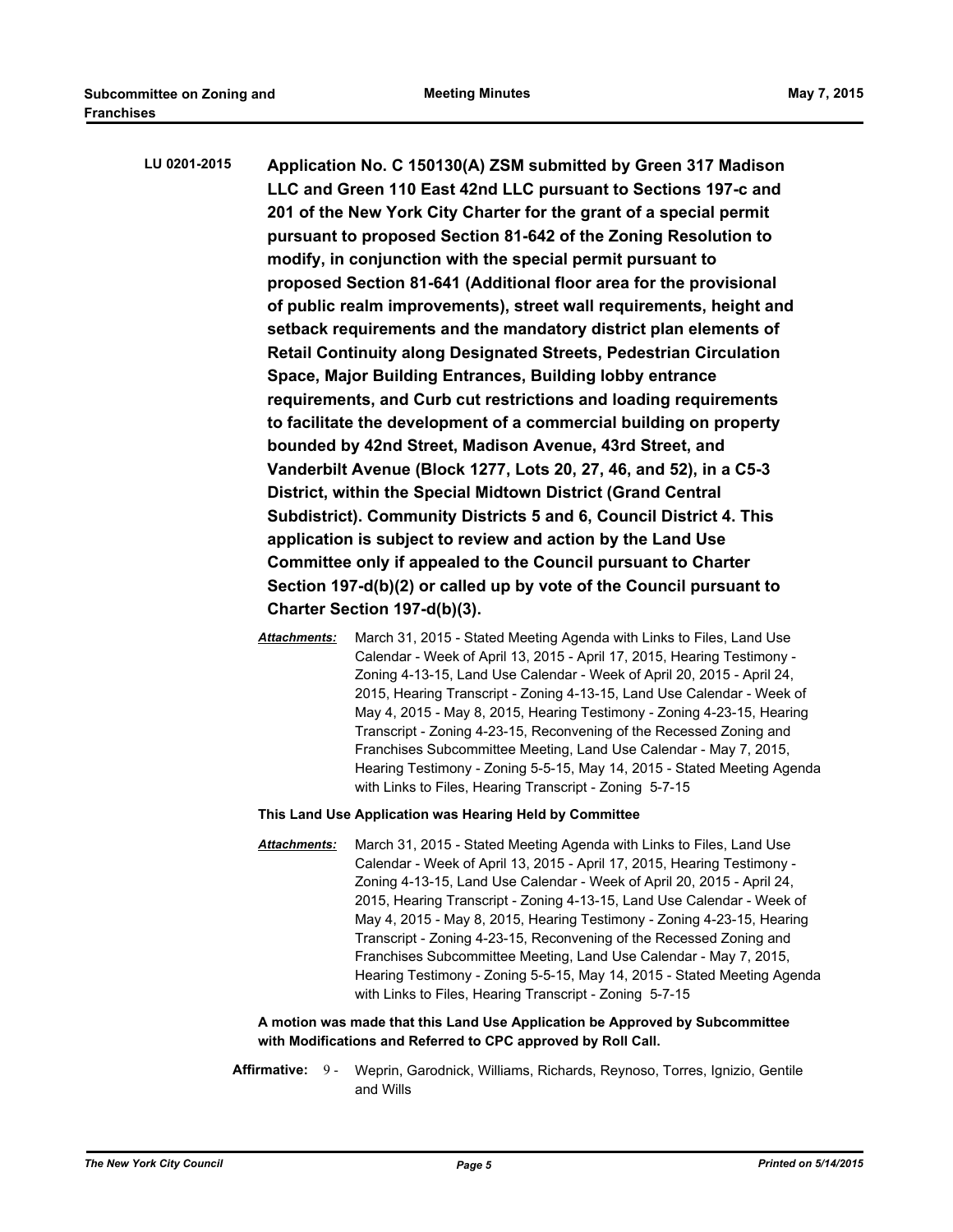- **LU 0209-2015 Application No. C 140404 ZSM submitted by 39 West 23rd Street, LLC pursuant to Sections 197-c and 201 of the New York City Charter for the grant of a special permit pursuant to Section 74-711 of the Zoning Resolution to allow residential use and modify the bulk regulations in connection with the development of mixed use building with a 10-story segment and a 24-story segment on property located at 39-41 West 23rd Street a.k.a. 20-22 West 24th Street, within the Ladies' Mile Historic District, Borough of Manhattan, Community Board 5, Council District 3. This application is subject to review and action by the Land Use Committee only if appealed to the Council pursuant to Charter Section 197-d(b)(2) or called up by vote of the Council pursuant to Charter Section 197-d(b)(3).**
	- *Attachments:* April 16, 2015 Stated Meeting Agenda with Links to Files, Land Use Calendar - Week of April 20, 2015 - April 24, 2015, Land Use Calendar - Week of May 4, 2015 - May 8, 2015, Hearing Testimony - Zoning 4-23-15, Hearing Transcript - Zoning 4-23-15, Reconvening of the Recessed Zoning and Franchises Subcommittee Meeting, Land Use Calendar - May 7, 2015, Hearing Testimony - Zoning 5-5-15, May 14, 2015 - Stated Meeting Agenda with Links to Files, Hearing Transcript - Zoning 5-7-15
	- **This Land Use Application was Hearing Held by Committee**
	- *Attachments:* April 16, 2015 Stated Meeting Agenda with Links to Files, Land Use Calendar - Week of April 20, 2015 - April 24, 2015, Land Use Calendar - Week of May 4, 2015 - May 8, 2015, Hearing Testimony - Zoning 4-23-15, Hearing Transcript - Zoning 4-23-15, Reconvening of the Recessed Zoning and Franchises Subcommittee Meeting, Land Use Calendar - May 7, 2015, Hearing Testimony - Zoning 5-5-15, May 14, 2015 - Stated Meeting Agenda with Links to Files, Hearing Transcript - Zoning 5-7-15

**A motion was made that this Land Use Application be Approved by Subcommittee with Modifications and Referred to CPC approved by Roll Call.**

- **Affirmative:** 8 Weprin, Garodnick, Richards, Reynoso, Torres, Ignizio, Gentile and Wills
	- **Abstain:** 1 Williams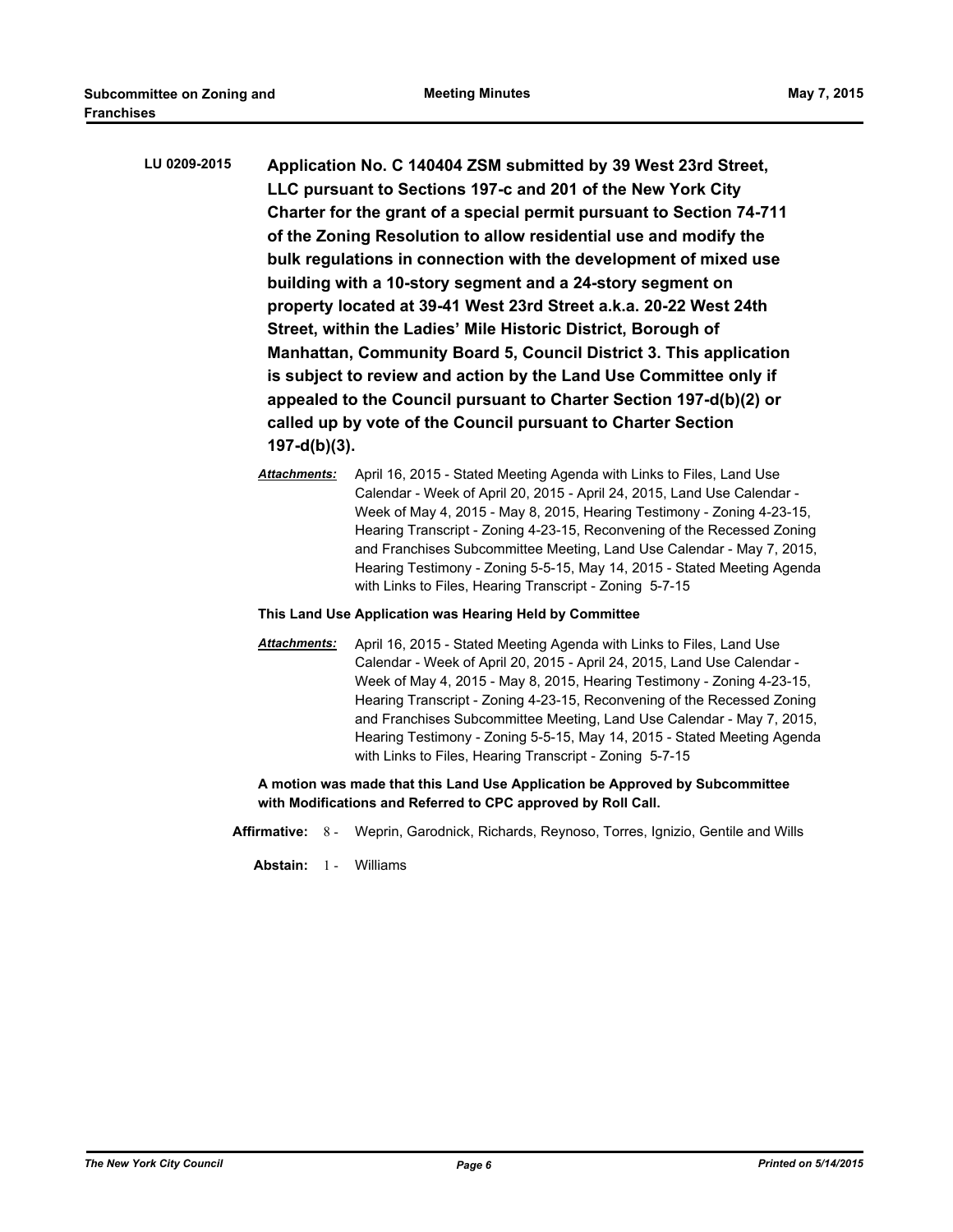| LU 0210-2015 | Application No. C 140405 ZSM submitted by 39 West 23rd Street,          |
|--------------|-------------------------------------------------------------------------|
|              | LLC pursuant to Sections 197-c and 201 of the New York City             |
|              | Charter for the grant of a special permit pursuant to Section 13-45     |
|              | and 13-451 of the Zoning Resolution to allow an automated               |
|              | accessory parking facility with a maximum capacity of 50 spaces         |
|              | on portions of the ground floor and sub cellar of a proposed mixed      |
|              | use building on property located at 39-41 West 23rd Street a.k.a.       |
|              | 20-22 West 24th Street, Borough of Manhattan, Community Board           |
|              | 5, Council District 3. This application is subject to review and action |
|              | by the Land Use Committee only if appealed to the Council               |
|              | pursuant to Charter Section 197-d(b)(2) or called up by vote of the     |
|              | Council pursuant to Charter Section 197-d(b)(3).                        |

- *Attachments:* April 16, 2015 Stated Meeting Agenda with Links to Files, Land Use Calendar - Week of April 20, 2015 - April 24, 2015, Land Use Calendar - Week of May 4, 2015 - May 8, 2015, Hearing Testimony - Zoning 4-23-15, Hearing Transcript - Zoning 4-23-15, Reconvening of the Recessed Zoning and Franchises Subcommittee Meeting, Land Use Calendar - May 7, 2015, Hearing Testimony - Zoning 5-5-15, May 14, 2015 - Stated Meeting Agenda with Links to Files, Hearing Transcript - Zoning 5-7-15
- **This Land Use Application was Hearing Held by Committee**
- *Attachments:* April 16, 2015 Stated Meeting Agenda with Links to Files, Land Use Calendar - Week of April 20, 2015 - April 24, 2015, Land Use Calendar - Week of May 4, 2015 - May 8, 2015, Hearing Testimony - Zoning 4-23-15, Hearing Transcript - Zoning 4-23-15, Reconvening of the Recessed Zoning and Franchises Subcommittee Meeting, Land Use Calendar - May 7, 2015, Hearing Testimony - Zoning 5-5-15, May 14, 2015 - Stated Meeting Agenda with Links to Files, Hearing Transcript - Zoning 5-7-15

**A motion was made that this Land Use Application be Approved by Subcommittee with Modifications and Referred to CPC approved by Roll Call.**

**Affirmative:** 8 - Weprin, Garodnick, Richards, Reynoso, Torres, Ignizio, Gentile and Wills

**Abstain:** 1 - Williams